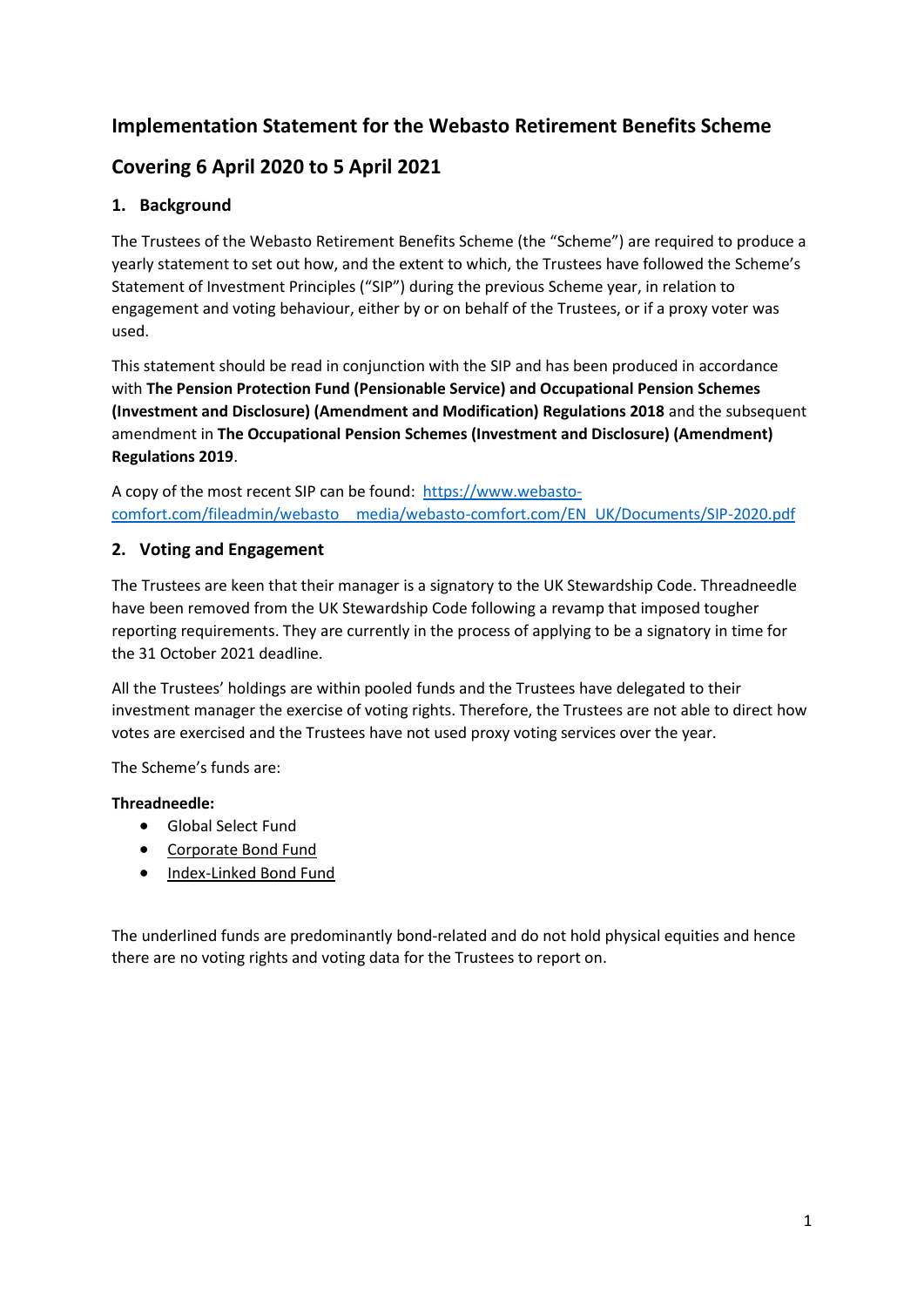### **a. Description of Investment Manager's voting processes**

#### **Threadneedle**

Threadneedle describe their voting process as follows:

"As active investors, well informed investment research and stewardship of our clients' investments are important aspects of our responsible investment activities. Our approach to this is framed in the relevant Responsible Investment Policies we maintain and publish. These policy documents provide an overview of our approach in practice (e.g., around the integration of environmental, social and governance (ESG) and sustainability research and analysis). As part of this, acting on behalf of our clients and as shareholders of a company, we are charged with responsibility for exercising the voting rights associated with that share ownership. Unless clients decide otherwise that forms part of the stewardship duty, we owe our clients in managing their assets. Subject to practical limitations, we therefore aim to exercise all voting rights for which we are responsible, although exceptions do nevertheless arise (for example, due to technical or administrative issues, including those related to Powers of Attorney, share blocking, related option rights or the presence of other exceptional or market-specific issues). This provides us with the opportunity to use those voting rights to express our views on relevant aspects of the business of a company, to highlight concerns to the board, to promote good practice and, when appropriate, to exercise related rights. In doing so, we have an obligation to ensure that we do that in the best long-term economic interests of our clients and in keeping with the mandate we have from them. Corporate governance has particular importance to us in this context, which reflects our view that well governed companies are better positioned to manage the risks and challenges inherent in business, capture opportunities that help deliver sustainable growth and returns for our clients. Governance is a term used to describe the arrangements and practices that frame how directors and management of a company organize and operate in leading and directing a business on behalf of the shareholders of the company. Such arrangements and practices give effect to the mechanisms through which companies facilitate the exercise of shareholders 'rights and define the extent to which these are equitable for all shareholders. We recognize that companies are not homogeneous and some variation in governance structures and practice is to be expected. In formulating our approach, we are also mindful of best practice standards and codes that help frame good practice, including international frameworks and investment industry guidance. While we are mindful of company and industry specific issues, as well as normal market practice, in considering the approach and proposals of a company we are guided solely by the best long-term economic interests of our clients."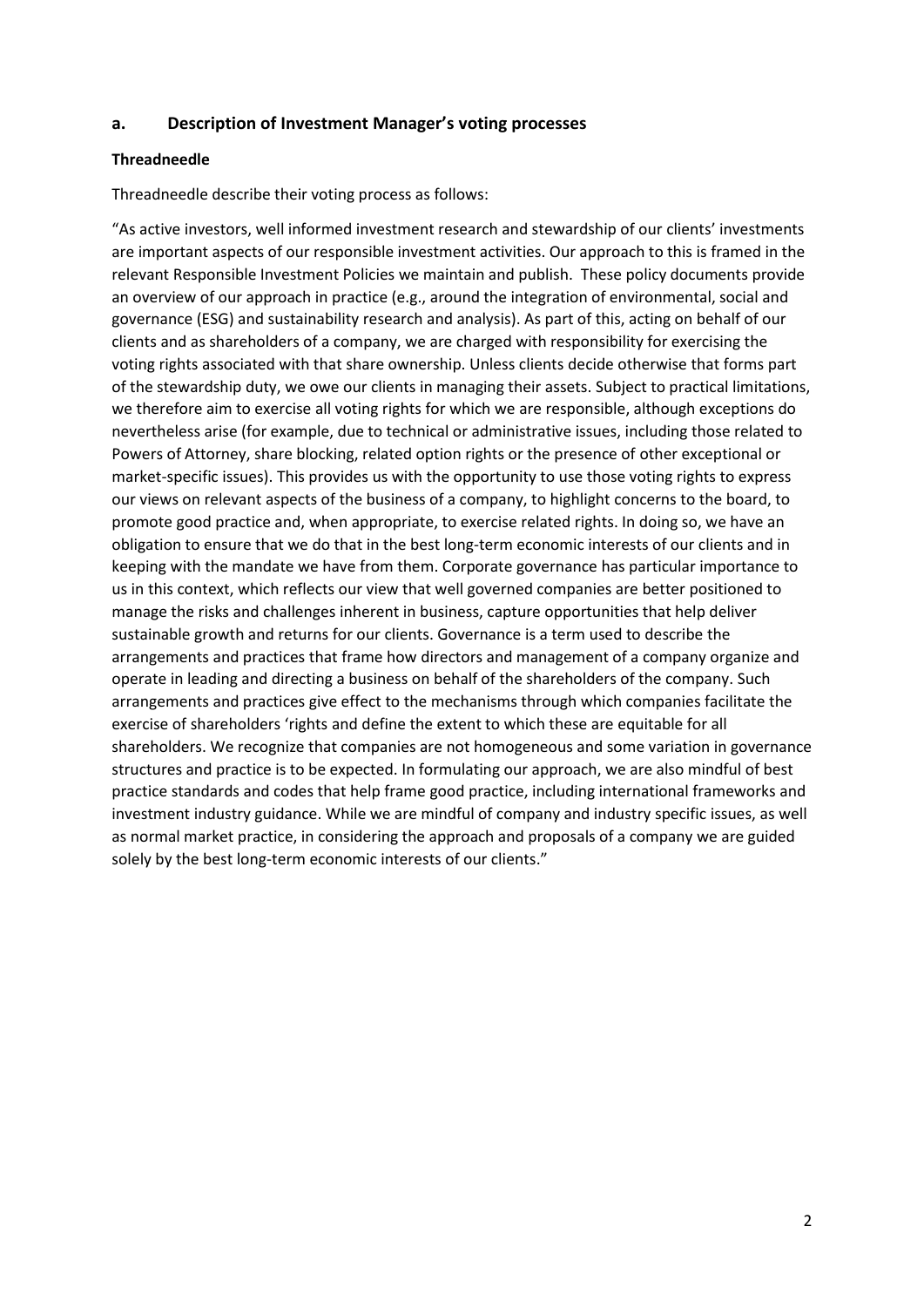### **b. Summary of voting behaviour over the year**

### **Threadneedle**

A summary of voting behaviour over the period is provided in the tables below.

|                                                      | <b>Summary Info</b>       |
|------------------------------------------------------|---------------------------|
| Manager name                                         | Threadneedle              |
| Fund name                                            | <b>Global Select Fund</b> |
| Approximate value of Trustees' assets                | c£8.3m as of 5 April 2021 |
| Number of equity holdings in the fund                | Information not available |
| Number of meetings eligible to vote                  | 76                        |
| Number of resolutions eligible to vote               | 1044                      |
| % of resolutions voted                               | 100.0%                    |
| % of resolutions voted with management               | 90.61                     |
| % of resolutions voted against management            | 2.30                      |
| % of resolutions abstained                           | 7.09                      |
| % of resolutions withheld                            | Information not available |
| % of resolutions voted contrary to the proxy adviser | Information not available |
| recommendation                                       |                           |

\**All manager information is as of 30 June 2021 as information as of 5 April 2021 was unavailable.*

### **c. Most significant votes over the year**

### **Threadneedle**

Threadneedle describe their process for determining a significant vote as follows:

"We consider a significant vote to be any dissenting vote i.e. where a vote is cast against (or where we abstain/withhold from voting) a management-tabled proposal, or where we support a shareholdertabled proposal not endorsed by management. We report annually on our reasons for applying dissenting votes via our website. Our report on dissenting votes cast is available on our website."